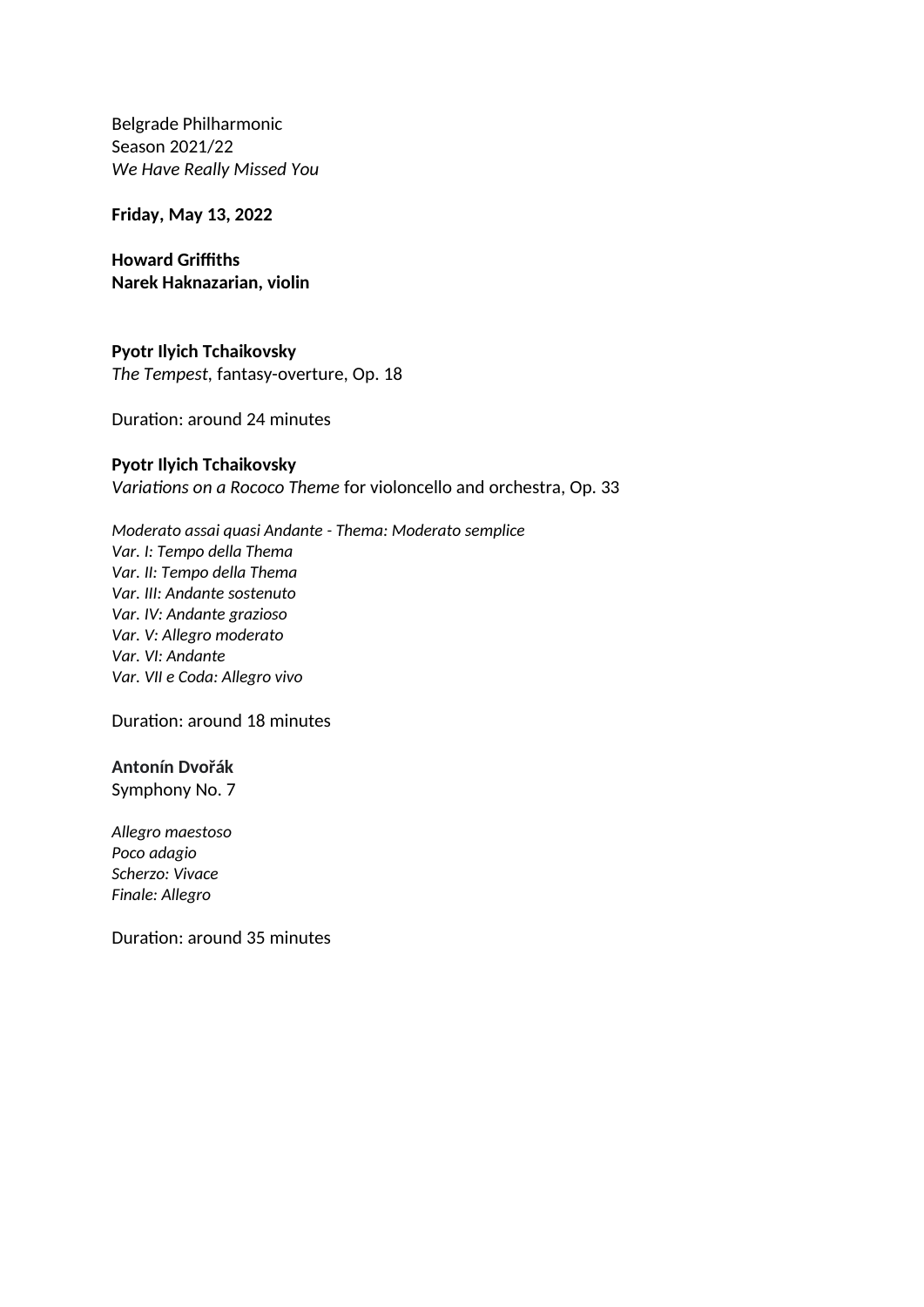**Pyotr Ilyich Tchaikovsky** (1840-1893) turned to Shakespeare's plays on several occasions, giving them new life through music. After the success of the *Romeo and Juliet* fantasyoverture in 1873, he created the symphonic fantasia *The Tempest*, based on Shakespeare's romantic drama of the same name with elements of fiction. The work premiered that same year, conducted by Nikolai Rubinstein. Using the technique of tonal painting, Tchaikovsky transferred the elements of the drama into his score, at the beginning of which he wrote a short summary: *The sea. The wizard Prospero orders the servant Ariel to create a tempest from which Ferdinand is saved. An enchanted island. The first shy signs of love between Ferdinand and Miranda, Prosper's daughter. Ariel. The couple is overwhelmed with love. Prospero regains his powers and leaves the island. The sea.*

The only concert piece he ever wrote, Tchaikovsky dedicated to the cello, *Variations on a Rococo Theme, Op. 33*, written in 1877. The musical language was inspired by the composer's great model, V. A. Mozart, and represents a kind of homage to Classicism, which Tchaikovsky appreciated greatly. The thematic material originated from Russian folk tradition and brings seven variations of one theme - Tchaikovsky's original melody, written in the style of Classicism and with direct associations to Mozart's music. In his work, the composer was assisted by Wilhelm Fitzenhagen, a German cellist and professor at the Moscow Conservatory. In addition to making interventions in the solo section, Fitzenhagen also influenced the reduction of the number of variations from 8 to 7, which are performed continually without pausing, except for a short break before the last variation. The version performed almost exclusively today is Fitzenhagen's, while Tchaikovsky's original recording is played only by certain cellists as a rarity. One such cellist is Narek Hakhnazaryan.

The principle of variation revived the theme by changing the tempo, rhythm, character, and tonality and inspired charm and grace in the work. The variations are connected by a short ritornello - a passage, which is delivered mainly by the wind instruments. The character of ballet music, which the composer has already dealt with in his ballet Swan Lake, is present in the third and sixth variations, while the dramatic peak of the work reaches the last, most virtuosic variation, which has the role of a coda.

In the spirit of empowering national movements, which had begun to develop throughout Europe in the second half of the 19th century, the Czechs gradually strengthened their desire to free themselves from Austro-Hungarian influence. From a young age, **Antonín Dvořák** (1841-1904) was introduced to the Viennese music scene and was supported by the musical trend led by Johannes Brahms and the famous critic and esthetician Eduard Hanslick. Their help resulted in Dvořák winning the Austrian state award and making contacts that paved the way for the young composer. Fascinated by Czech folk music, he had an exceptional opportunity to present it to the world. Brahms' publisher Simrock published the *Moravian Duets* and *Slavic Dances*, which resulted in conducting and composing engagements in Berlin, London, and the United States. In 1884, the London Philharmonic Society appointed Dvořák as an honorary member and commissioned a new symphony, and his premiere performance with the Royal Philharmonic was conducted by the author at St. James's Hall in London in 1885.